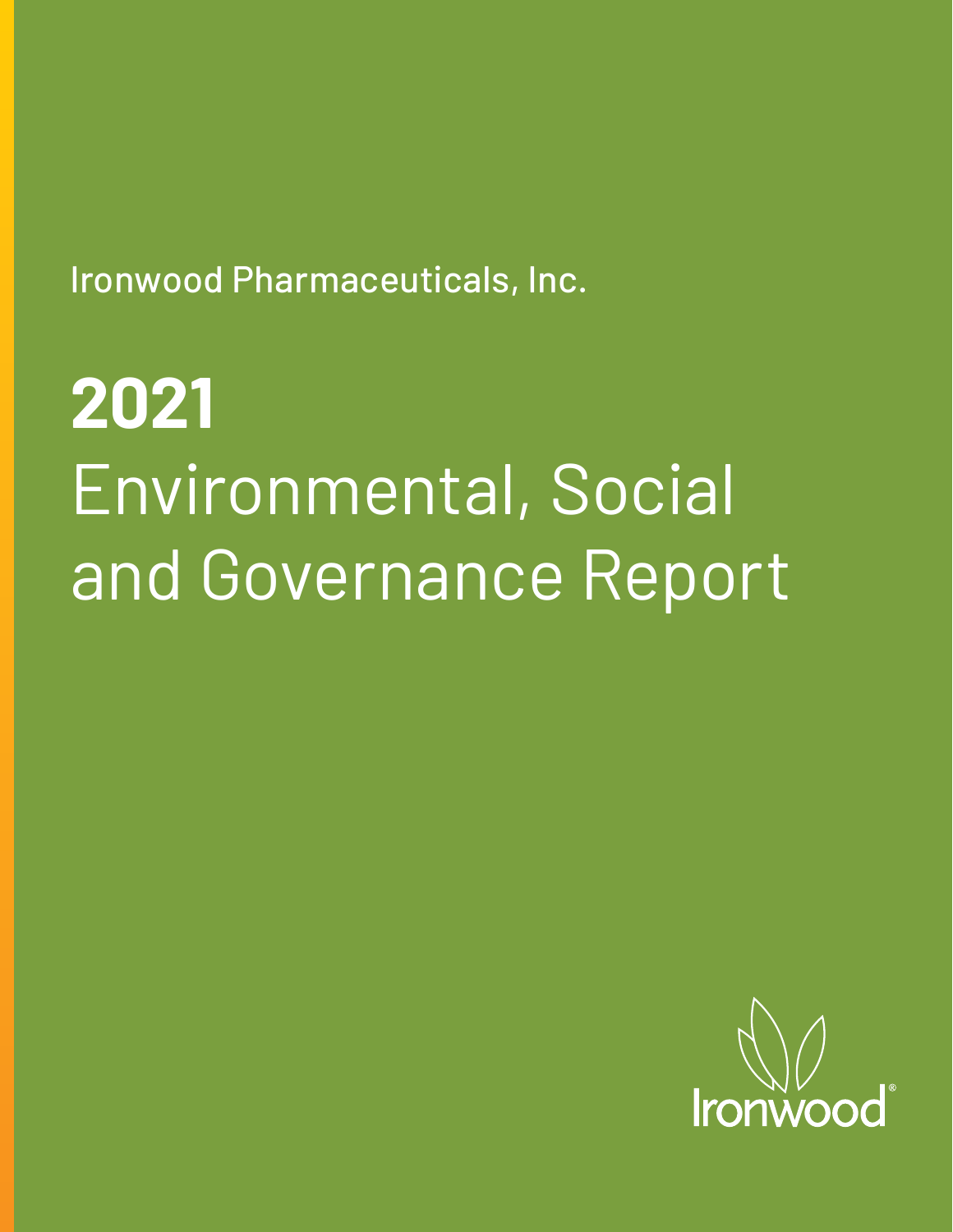## **Table of Contents**

## 3 **[A Letter From Our CEO](#page-2-0)**

### 4 **[Who We Are](#page-3-0)**

**Our Approach to ESG Our Values**

### 6 **[Our People](#page-5-0)**

**Attracting the Best Talent Equality, Diversity and Inclusion**

### 10 **[Our Commitments to Patients & Responsible Research](#page-9-0)**

**LINZESS® Our Pipeline Patient Engagement Responsible Research Product Quality and Safety**

## 14 **[Our Strong Oversight](#page-13-0)**

**Cybersecurity Ethics and Compliance**

## 17 **[Environmental Stewardship](#page-16-0)**

### 18 **[About This Report](#page-17-0)**

#### **What this report covers**

This report provides information on our ESG progress in the year from January 1, 2021 to December 31, 2021.

For more information, please see [About this Report](#page-17-0) on page 18.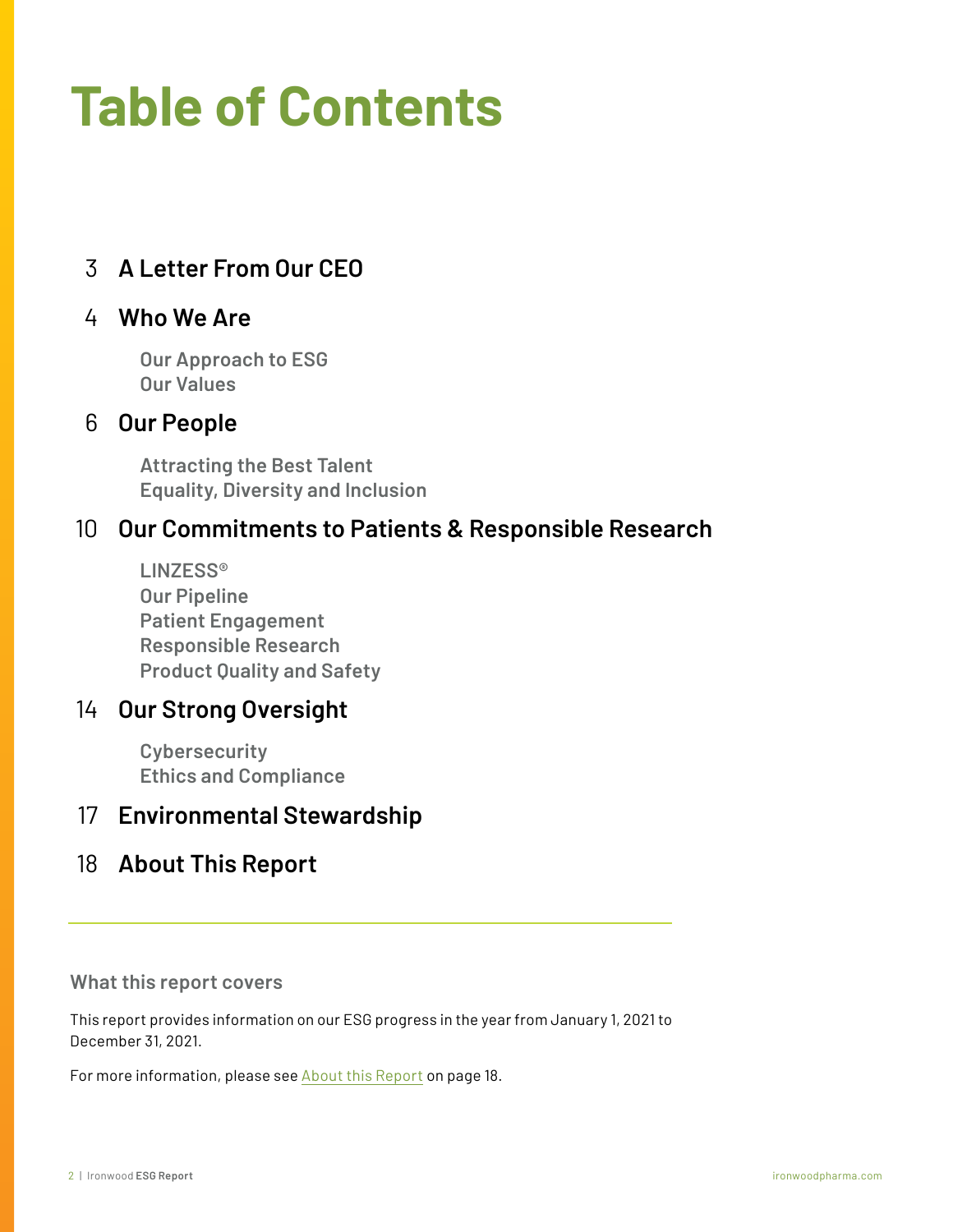## <span id="page-2-0"></span>**A Letter from Our CEO**

## **Dear Stakeholders,**

At Ironwood, we have been steadfast in our mission to advance the treatment of GI diseases and redefine the standard of care for GI patients. We have long believed that how we do things is just as important as what we do.

That principle has never been more critical, as the COVID-19 pandemic has presented unprecedented challenges to us all.

Our team has displayed great resilience throughout the pandemic, working tirelessly to advance the treatment of GI diseases and redefine the standard of care for GI patients while readily adapting to a new, largely remote way of working in 2020 and 2021. We are immensely proud that we continued to advance our research and development efforts and achieved blockbuster commercial success with LINZESS®, which surpassed \$1 billion in U.S. net sales in 2021 and reached more than 3.5 million U.S. patients.

Underpinning our success is our strong investment in a culture that prioritizes sustainability in everything we do. From recruiting and retaining our talented employees, to overseeing our internal processes, to remaining mindful of our environmental footprint on a daily basis, we know that delivering on our mission requires taking a broad view of success. While stockholder value remains our essential guidepost, we must always measure our performance against the backdrop of corporate social responsibility and sustainability.

These are things that we have done because it is core to who we are. Now, companies across all industries are being challenged to innovate and create more value while strengthening environmental, social, and governance (ESG) performance. For Ironwood's inaugural ESG Report, we embarked on a comprehensive company-wide project to identify our high-priority ESG issues and capture our progress and commitment.

In it, we highlight key Ironwood initiatives and philosophies that support our sustainability efforts. I'm extremely proud of the progress we're making and of the people who have worked hard to make our vision of an inclusive, ethical and responsible culture a reality. As we look to the future of Ironwood, we do so with hope for a brighter tomorrow that continues to elevate our ESG goals and priorities.

Sincerely,

on M'Carbo

Thomas A. McCourt Chief Executive Officer & Director

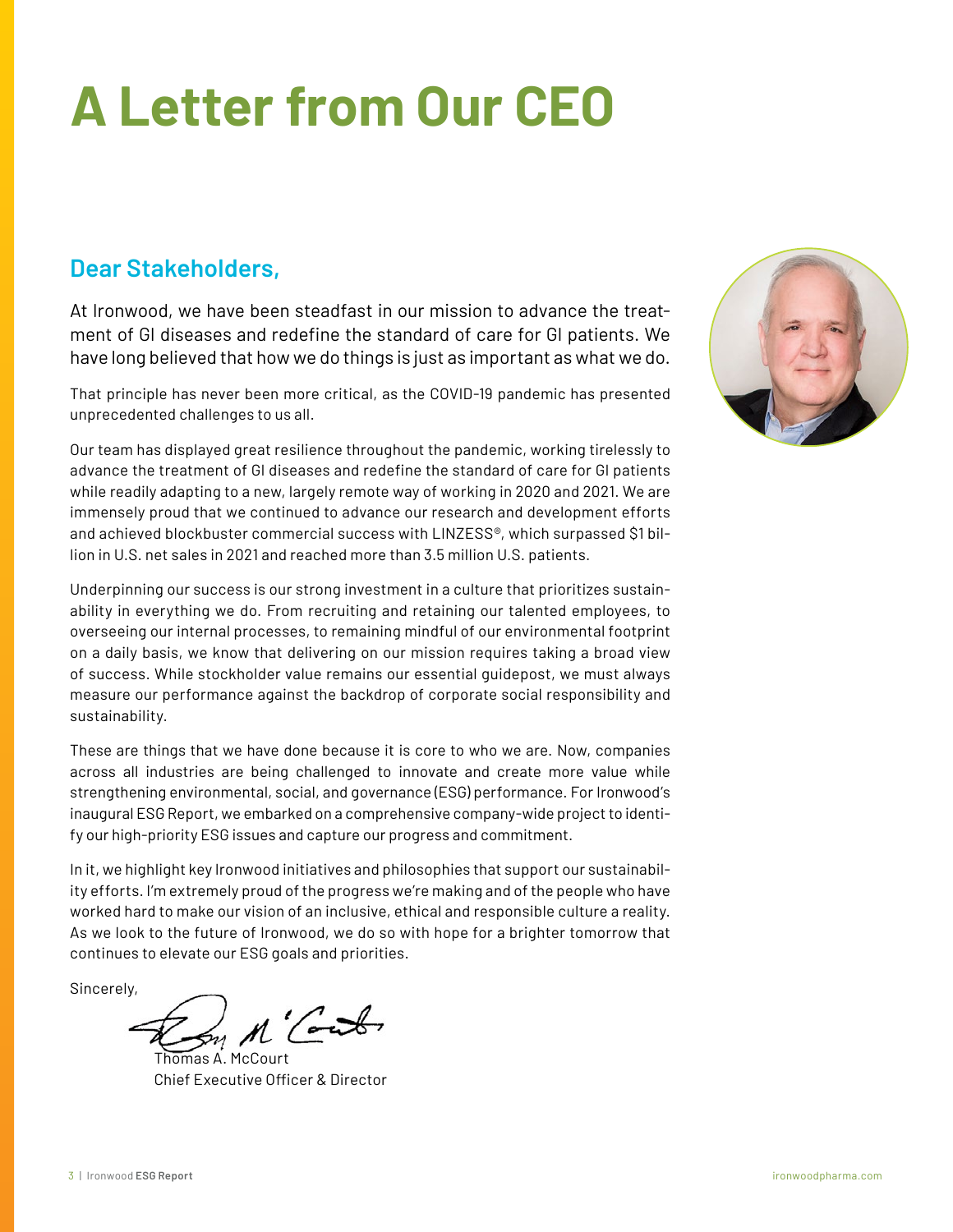## <span id="page-3-0"></span>**Who We Are**

Ironwood Pharmaceuticals is a leading gastrointestinal (GI) healthcare company on a mission to advance the treatment of GI diseases and redefine the standard of care for GI patients. We are pioneers in the development of LINZESS® (linaclotide), the U.S. branded prescription market leader for adults with irritable bowel syndrome with constipation (IBS-C) or chronic idiopathic constipation (CIC). Under the guidance of our seasoned industry leaders, we continue to build upon our history of GI innovation and challenge what has been done before to shape what the future holds. We keep patients at the heart of our R&D and commercialization efforts to reduce the burden of GI diseases and address significant unmet needs.

### **Our Approach to Corporate Responsibility**

Corporate responsibility is a key element of our corporate purpose and identity. We strive to manage our business in a manner that promotes transparent governance and strong ethics; maintains extensive patient, employee and other stakeholder engagement; and helps us grow our organization strategically, sustainably and responsibly, including with respect to our environmental, social and governance, or ESG, impacts.

Our Board of Directors oversees our corporate responsibility efforts through each of our standing Board committees. Our Governance & Nominating Committee has responsibility for overseeing our corporate social responsibility strategy, efforts and policies. Our Compensation and HR Committee oversees the Company's strategies, efforts and policies related to human capital management, including with respect to matters such as diversity and inclusion, workplace environment and culture, and talent development and retention. Our Audit Committee oversees compliance,

our enterprise risk management process and our cybersecurity program. Each of the foregoing matters are also routinely reviewed with our Board of Directors.

## **Our Values**

In 2022, we refreshed our core values based on extensive cross-functional collaboration and feedback across the entire organization. These values not only represent what's happening in the world around us, but they remain authentic to our unique mission, story and company culture. At the heart of our values is providing our employees with a more significant role in improving the lives of our patients.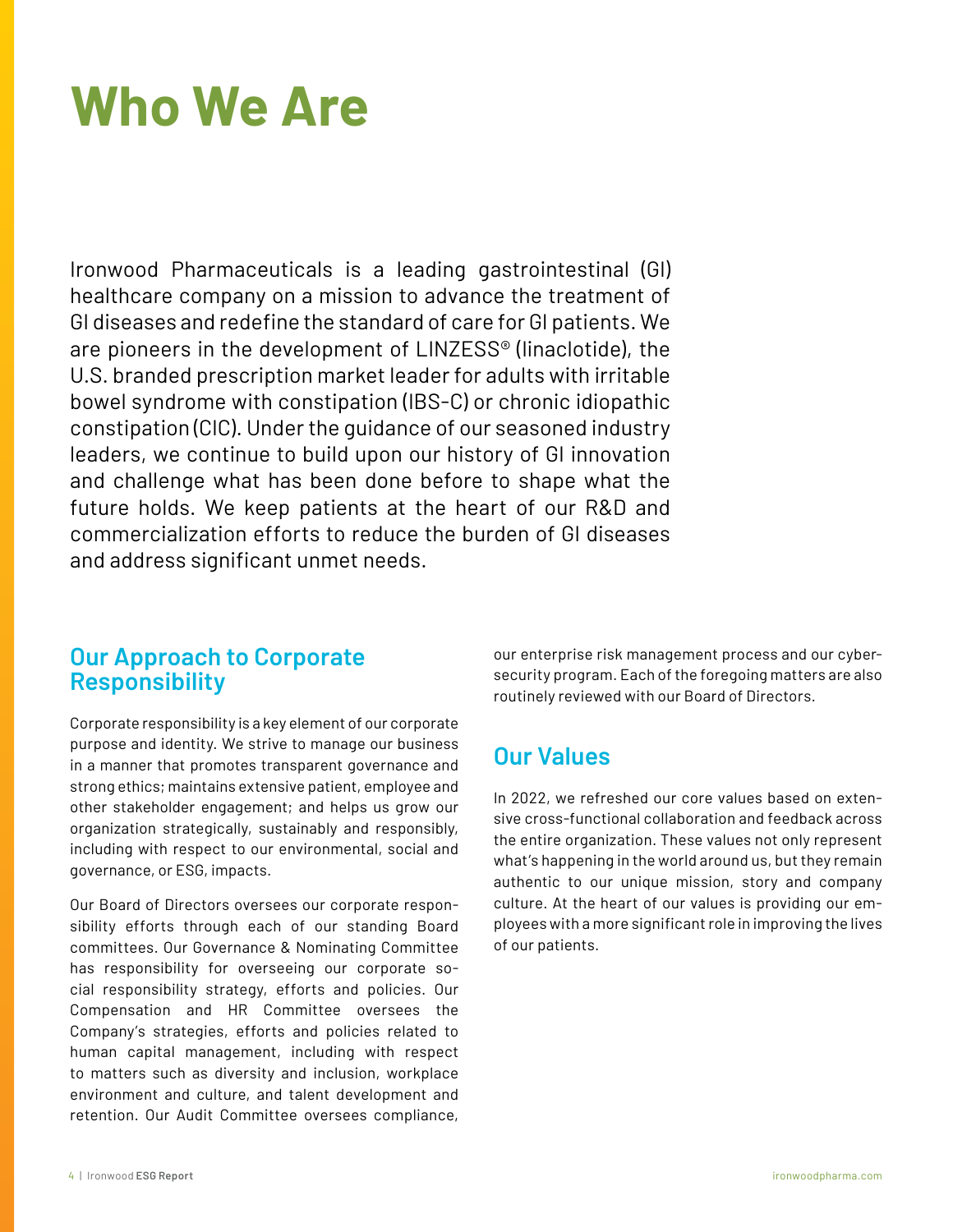## **Our Values**

| <b>Transform Patient Lives</b><br>Leverage our insights, capabilities,<br>and expertise to see the most<br>critical patient needs                | Leveraging our insights, capabilities and expertise with a<br>sense of urgency to serve the needs of GI patients<br>Advancing bold opportunities to make a difference in patients'<br>lives as a committed GI-innovator<br>Striving continuously to be patient-centric to meet the most<br>critical needs of our patients                                                                                                                                                                            |
|--------------------------------------------------------------------------------------------------------------------------------------------------|------------------------------------------------------------------------------------------------------------------------------------------------------------------------------------------------------------------------------------------------------------------------------------------------------------------------------------------------------------------------------------------------------------------------------------------------------------------------------------------------------|
| <b>Innovate Meaningfully</b><br>Think boldly, experiment<br>proactively, and take initiative to<br>create new possibilities in the GI<br>world   | Proactively experimenting, taking initiative to create new<br>possibilities<br>Acting with inclusion, pursuing, and exploring diverse<br>perspectives<br>Placing priority on continuously improving and investing in<br>upping our skills and capabilities at all levels<br>Being agile to quickly advance solutions aligned with how our<br>customers seek to experience emerging healthcare trends<br>Fostering a 'can do' environment by turning challenges/<br>setbacks into new ideas, services |
| <b>Challenge and Collaborate</b><br>Encourage different opinions and<br>points of views in decision-making                                       | Proactively seeking input to better understand alternatives<br>and/or opposing points of view to make rapid, compliant, timely<br>decisions<br>Cultivating relationships, networks within the GI/healthcare<br>ecosystem to develop shared solutions<br>Engendering trust and cooperation among and across teams<br>Embracing differing ways of working together<br>Being accountable to each other to accelerate progress, find<br>solutions                                                        |
| <b>Practice Humanity</b><br>Recognize that our people are the<br>cornerstone of Ironwood                                                         | Recognizing that our people are the cornerstone of Ironwood's<br>success<br>Placing equality, diversity, and inclusion at the heart of<br>everything we do<br>Providing opportunities to have fun and maintain a flexible and<br>healthy lifestyle<br>Playing an active role in making our communities a better place<br>to live and work                                                                                                                                                            |
| <b>Own the Outcome</b><br>Honor our commitments to<br>our patients, stakeholders and<br>one another by upholding a<br>performance-driven culture | Honoring our commitments to our patients, stakeholders and<br>to one another, even when it is uncomfortable or hard<br>Using metrics to objectively measure progress and results<br>Delivering only the highest quality and compliant outcomes,<br>on-time<br>Committing to a performance-driven culture; rewarding for<br>smart risk & results with high ethical standards                                                                                                                          |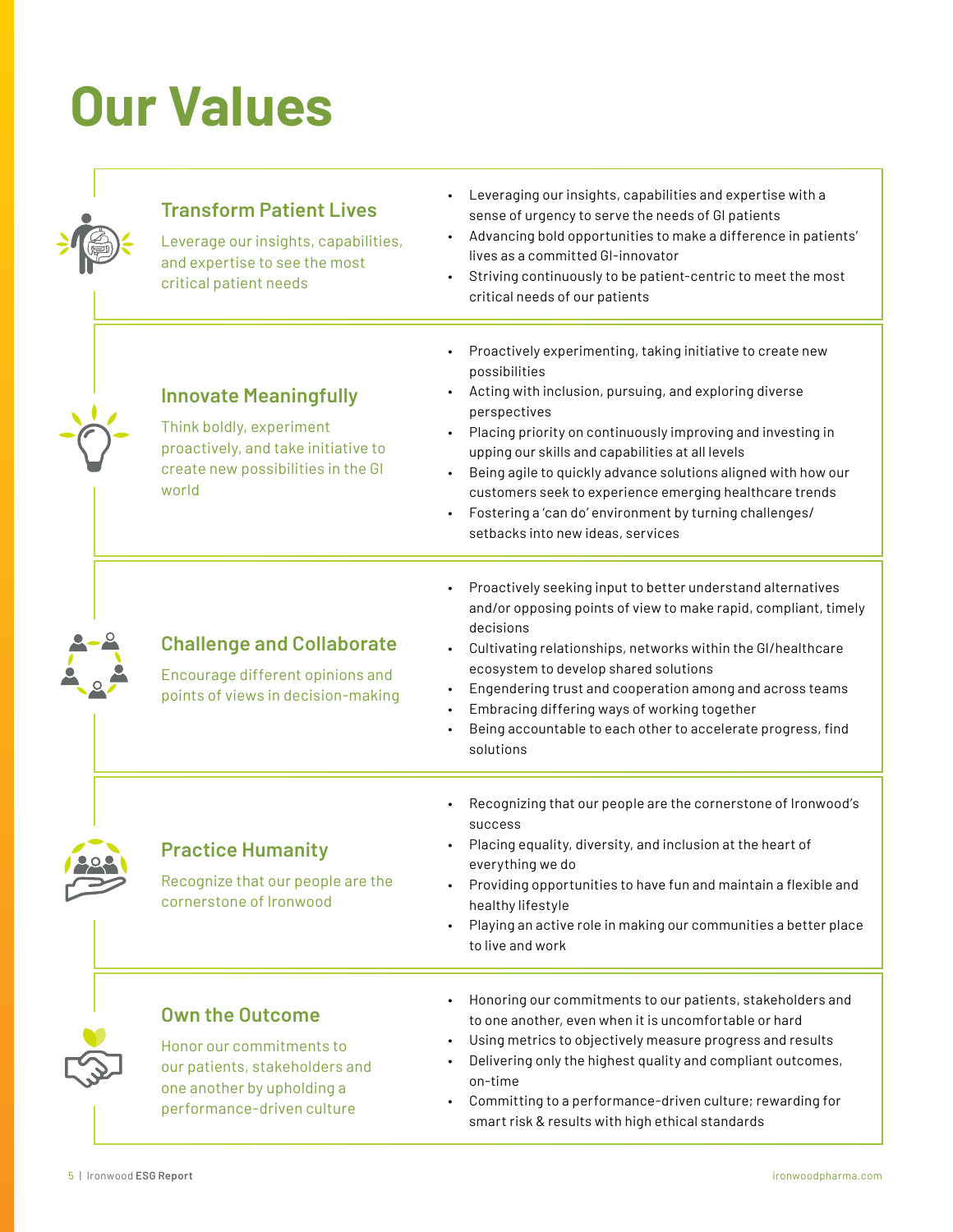## <span id="page-5-0"></span>**Our People**

Our highly skilled team of employees is paramount to our ability to research, develop and commercialize medicines for unmet medical need. Our team has extensive research and development experience in GI, industry-leading commercial expertise and deep relationships within the GI community.

By leveraging our capabilities alongside our leadership team's success building innovative and blockbuster medicines, Ironwood has built a formidable team uniquely capable of sourcing and evaluating GI portfolio opportunities that are aligned with Ironwood's mission. Our compensation, benefits and employee development opportunities are designed to attract and retain the highly skilled talent we rely on to drive our vision forward. In 2021 and 2022, Ironwood was named to Top Workplaces USA by Energage.

As of December 31, 2021, we had 219 employees. Approximately 40 were in our drug development team, 126 were in our sales and commercial team, and 53 were in general and administrative functions.

## **Attracting the Best Talent**

#### **Compensation and Benefits**

Attracting the best talent starts with offering competitive compensation and benefits, and particularly compensation and benefits that give our employees a sense of ownership in our company and pride and determination to achieve our mission. All our employees receive longterm incentives in the form of equity and are encouraged to think and act as owners of Ironwood. Key benefits offered to all of our employees include the following:

- *Health and Wellness.* Because every employee's situation is different, we offer many choices when it comes to health benefits. Our health plans include HMO, PPO and PPO Saver plans through Blue Cross Blue Shield. We have FSA plans to help with medical and dependent care expenses. We also offer dental and vision programs, disability benefits and life insurance. To help our employees stay healthy, we also offer plenty of health perks like an on-site gym, virtual fitness classes, wellness stipend, discounted Blue Bikes membership and more.
- *Retirement Savings.* To help plan for a secure financial future, we offer a competitive 401(k) Savings & Retirement plan.
- *Commuting.* For the days when we come into our downtown Boston headquarters, New Englandbased employees are provided a generous commuter stipend, while headquarters employees living outside of New England can expense their travel. Our field sales employees receive a fleet vehicle – and we cover fuel, maintenance, and repairs.
- *Time Off.* We know the importance of taking time to relax and unwind. To help our employees relax and refresh, we offer generous vacation and sick time as well as weeklong, company-wide paid shutdowns to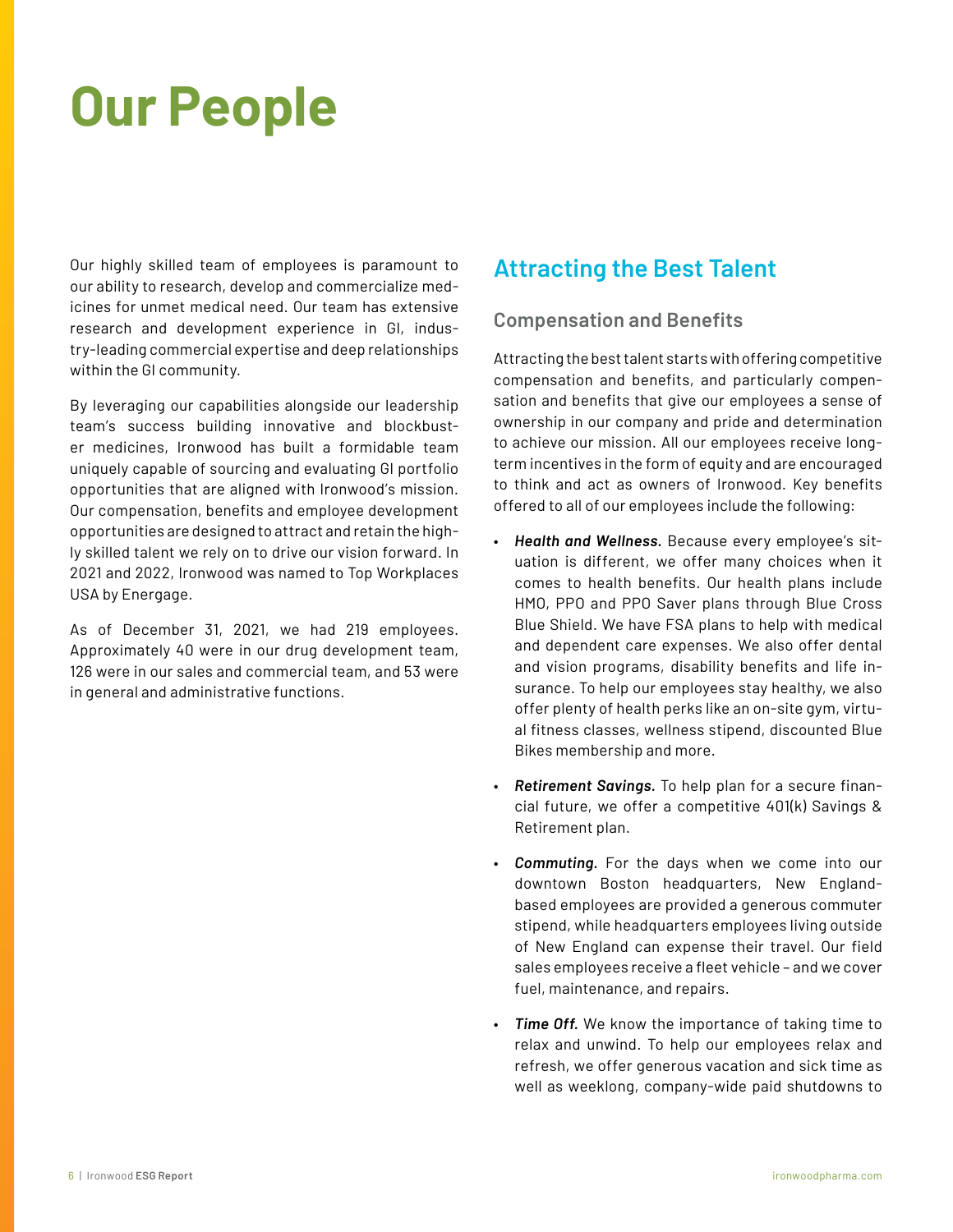recharge. We also offer generous leave benefits to help employees nurture new families.

• *Education.* Education is important. We're committed to helping our employees succeed through on-the-job training, professional development programs, and a generous tuition reimbursement program to support undergraduate or postgraduate studies.

#### **Hybrid Working Environment**

During 2021, the majority of our headquarters-based employees performed their jobs remotely for at least part of the time due to the COVID-19 pandemic. Overwhelmingly, our employees told us that they valued the flexibility remote work afforded them. In response, we reimagined our plans to return to the office and laid the groundwork for a new hybrid working environment that we refer to as Workplace 2.0. As of April 2022, most headquarters employees continue to have the flexibility to work from home for the majority of the time and will spend three to five days in the office each month for headquarters-wide and team-based programming called Culture and Collaboration days.

Our Workplace 2.0 philosophy is the result of intensive employee surveys and cross-functional working group participation. It represents our support for a diversity of working styles at Ironwood, allowing us to continue to attract and retain our highly skilled work force as well as to draw on talent from a larger geography.

#### **Communication and Engagement**

We strongly believe that our success depends on employees understanding how their work contributes to our ability to execute on our vision, mission and strategy. Communication and engagement have been especially critical in light of challenges brought on by macro events such as the COVID-19 pandemic, the competition for talent in the biopharmaceutical industry and employees' higher expectations on engagement by their employers. To this end, we utilize a variety of channels to facilitate open and direct communication, including frequent town hall meetings, Ironwood intranet, CEO blog, leadership engagement opportunities, regular communications regarding business updates, and employee engagement surveys.

We conduct an annual, anonymous employee survey, administered by Energage, a company focused on

employee engagement, to help us measure the overall confidence, engagement and satisfaction level of our team. Through this survey we collect direct and candid feedback to help leaders understand what drives engagement at Ironwood and to inform our overall culture and engagement strategy.

#### **Health, Wellness and Safety in the Face of the COVID-19 Pandemic**

The health and safety of all our employees is a top priority for us. We have augmented certain healthcare, childcare and leave benefits in an effort to support our employees and their families in the face of the unique challenges brought on by the COVID-19 pandemic. We maintain a working group focused on creating and keeping employees well informed about the company's latest plans and guidance around COVID-19. We also have provided personal protective equipment, at-home COVID-19 test kits and safety trainings for field-based employees, a home supply stipend to create home office space, reallocated commuter benefits for home office use, extended additional wellness benefits including backup childcare, and resilience training for employees, among other efforts.

#### **Training and Development**

We have developed and implemented a performance management program that includes career development planning and actions designed to create opportunities for personal growth, professional growth, and career mobility.

Senior leadership, in conjunction with our Talent, Team and Culture professionals, are responsible for ensuring that all personnel, including contractors and consultants, have the appropriate education, training, competency and credentials to perform their jobs effectively. In addition to formal development plans and training programs, our online learning and development portal offers a comprehensive educational curriculum including both job-specific and general business skills development training programs. Examples include trainings on:

- Communications skills
- Finance and Accounting
- **Leadership**
- Management
- Project Management
- Strategy and Innovation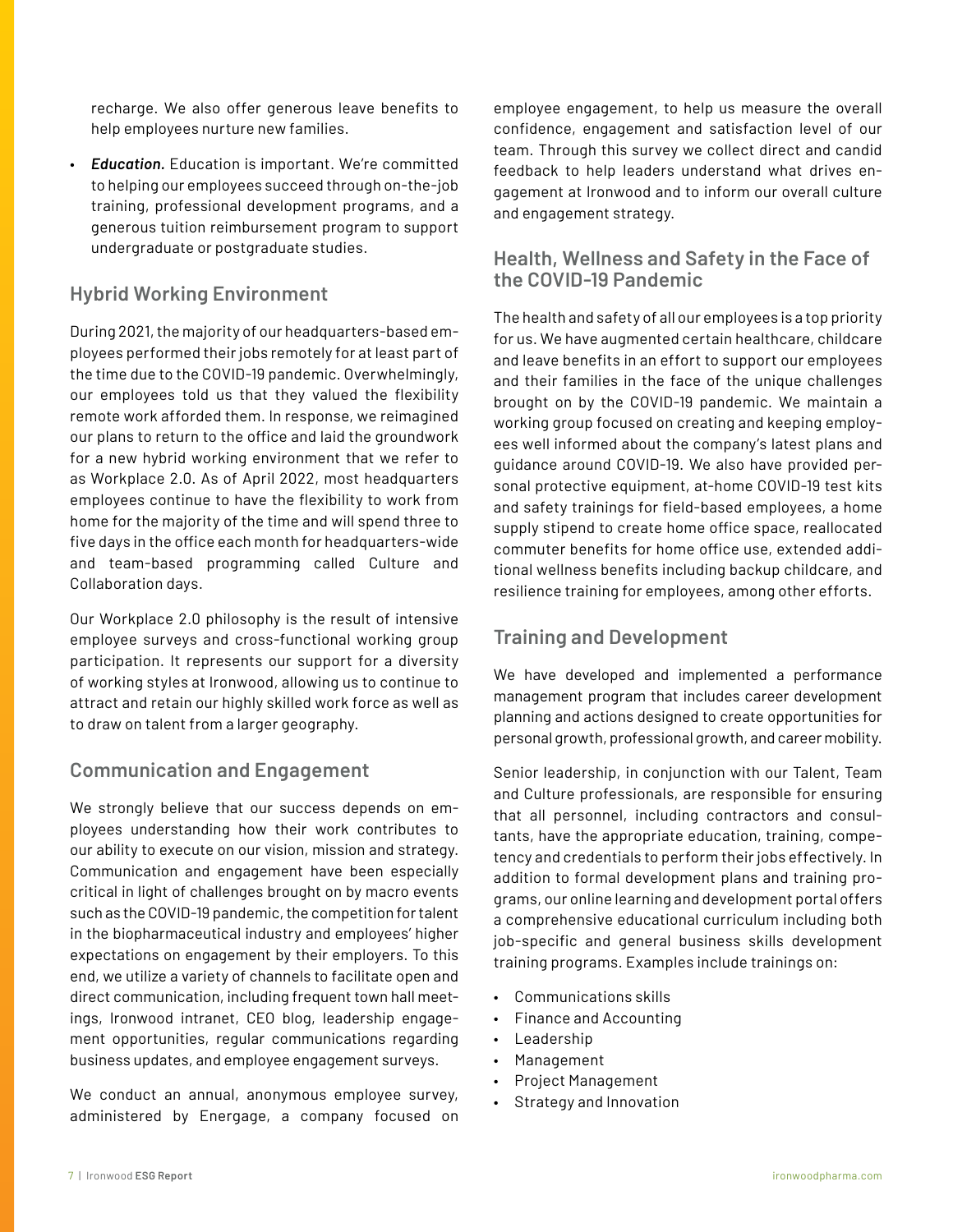We offer dedicated sales training to our entire sales team. In 2021, 100% of our salesforce participated in a remote selling skills training program.

An important aspect of career development and employee satisfaction is feedback. In addition to receiving frequent, informal check-ins with their managers, all employees are required to participate in formal performance reviews and generate annual goals in alignment with our company's mission. The goals each employee sets are individualized, and centered on five key pillars that are core to our company's success:

- Maximizing the impact of our products;
- Advancing our innovative pipeline;
- Driving value by creating ownership and partnership choices;
- Driving financial discipline; and
- Leveraging talent, team and culture within our organization.

#### **Co-Op and Fellowship Programs**

We have implemented a co-op program allowing us to provide opportunities for students to apply their learnings in real world settings in areas of both R&D and our corporate functions. In 2020, we affiliated with a graduate pharmacy program to enable fourth year PharmD students to participate in industry rotations within our Global Patient Safety and Medical Scientific Affairs groups. This is now an ongoing program with five PharmD students participating during the 2021-2022 school year.

In 2020, we also launched a Post-Doc Fellowship program. The first Fellow started in July 2020, in Medical Scientific Affairs. In 2021, we expanded the program to include three fellows - one in Global Patient Safety/Regulatory Affairs and two in Medical Scientific Affairs/Clinical Development. In 2022, we expect the fellowship program to include four fellows in the same groups listed above.

### **Equality, Diversity and Inclusion (ED&I)**



We believe that creating an equitable, diverse, and inclusive culture is critical to attracting, motivating and retaining the talent necessary to deliver on our mission and to creating an ownership culture that gives us the best opportunity to deliver a sustained competitive advantage. For us, this means fostering a culture where every employee feels a sense of belonging and where employees encourage each other to share ideas for succeeding in a diverse environment.

Approximately 49% of our employees are women, and women represent approximately 29% of our senior leadership (vice president and above) and nearly 27% of our Board of Directors (including our Board chair and our Audit Committee chair). Additionally, approximately 19% of our employees are racially or ethnically diverse and, in 2021, approximately 24% of our new hires were racially or ethnically diverse. Our equality, diversity and inclusion principles are also reflected in our employee training and policies. For example, all employees receive annual harassment prevention training and biennial training in unconscious bias.

In 2021, we continued to advance our equality, diversity, and inclusion, or EDI, initiatives with strong advocacy by our leadership team and Board of Directors. In 2021, we incorporated into our corporate goals an EDI scorecard reflecting numerous metrics and deliverables. Over the course of the year, we achieved our target level of performance on these EDI metrics. We strove to ensure that our candidate pools were diverse and, as a result, both of the executive officers hired in 2021 represent diverse populations. For 2022, we are committed to furthering our EDI efforts consistent with our long-term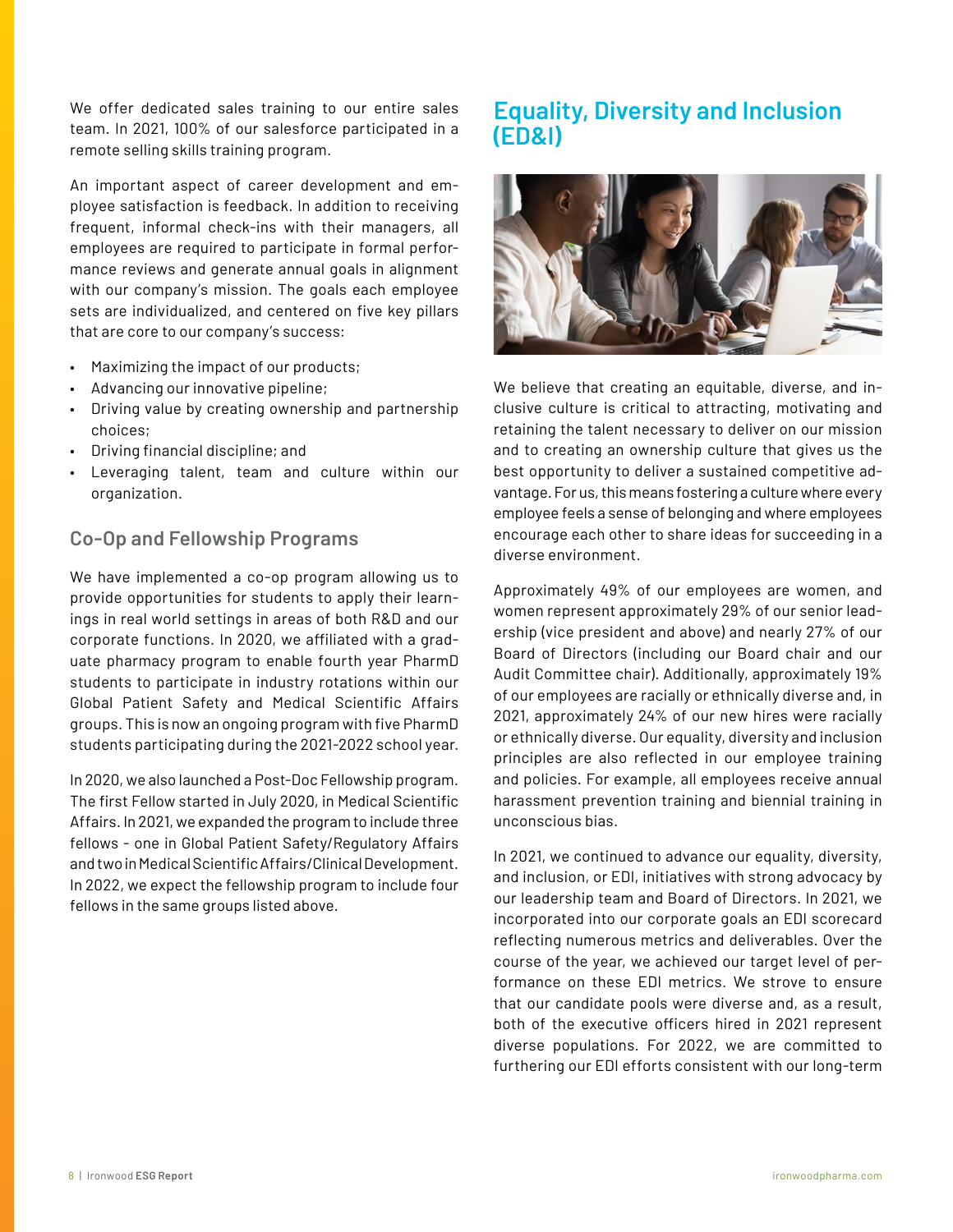EDI strategy adopted in 2020. Our Board of Directors has approved a specific corporate goal for 2022 aimed at fostering an environment where employees feel included and empowered.

Current EDI initiatives include empowering our employee resource groups, such as W@IRWD (Women at Ironwood), and our employee-led initiatives, such as ISHINE, an internship program, and ISTAR (Ironwood Stands Together Against Racism). We have also introduced new learning and development opportunities, strengthened our talent acquisition strategies, supported equality programs in our local communities and sought to foster the career development of employees from diverse populations. All of these initiatives are key parts of fostering employee engagement and retention at Ironwood.

#### **W@IRWD**

We have a longstanding employee resource group, W@IRWD, designed to empower, develop, and sponsor women at Ironwood. W@IRWD strives to build an inclusive space that advances women's leadership and unlocks their potential. W@IRWD is open to all employees of Ironwood regardless of gender and focuses on a specific development theme each year supported by a variety of learning channels such as speaker programs with external experts, internal networking, and book clubs. Additionally, W@IRWD recognizes and communicates with employees regarding key external events including, International Women's Day, Equal Pay Day, and Women's History month.

#### **ISHINE**

In 2021, we developed and implemented a paid internship program, called ISHINE, that draws undergraduate candidates from Historically Black Colleges and Universities (HBCUs) and exposes students to careers in the healthcare field. This program provides students with education and experience in both our commercial and corporate activities, including sales operations, medical literature research, global patient safety, corporate communications and human resources. ISHINE interns spend eight weeks in the summer working on projects under the guidance of experienced mentors. At the end of the program, interns have the opportunity to present their work to the larger Ironwood community.

Three students participated in the ISHINE internship program in 2021. In 2022, we are expanding this program with the goal to recruit up to five interns to participate.

#### **ISTAR**

Ironwood Stands Together Against Racism (ISTAR) is an employee-led initiative that was created in 2020 in response to racial equality movements and our employees' drive to take action. Through the ISTAR program, employees across the company are entrusted with Ironwood funds to donate to organizations working towards racial equality. ISTAR supports our employees' goal to take an active role in their communities and put resources in the hands of those engaged in the following areas: antidiscrimination, improving access to healthcare, improving access to education and technology, programs for equal opportunity to grow wealth, and programs enabling food access, housing security and criminal justice reform.

In 2021, the ISTAR program resulted in donations to more than 30 organizations, including the Black Women's Health Imperative, the Boston Chinatown Neighborhood Center and Citizens for Juvenile Justice.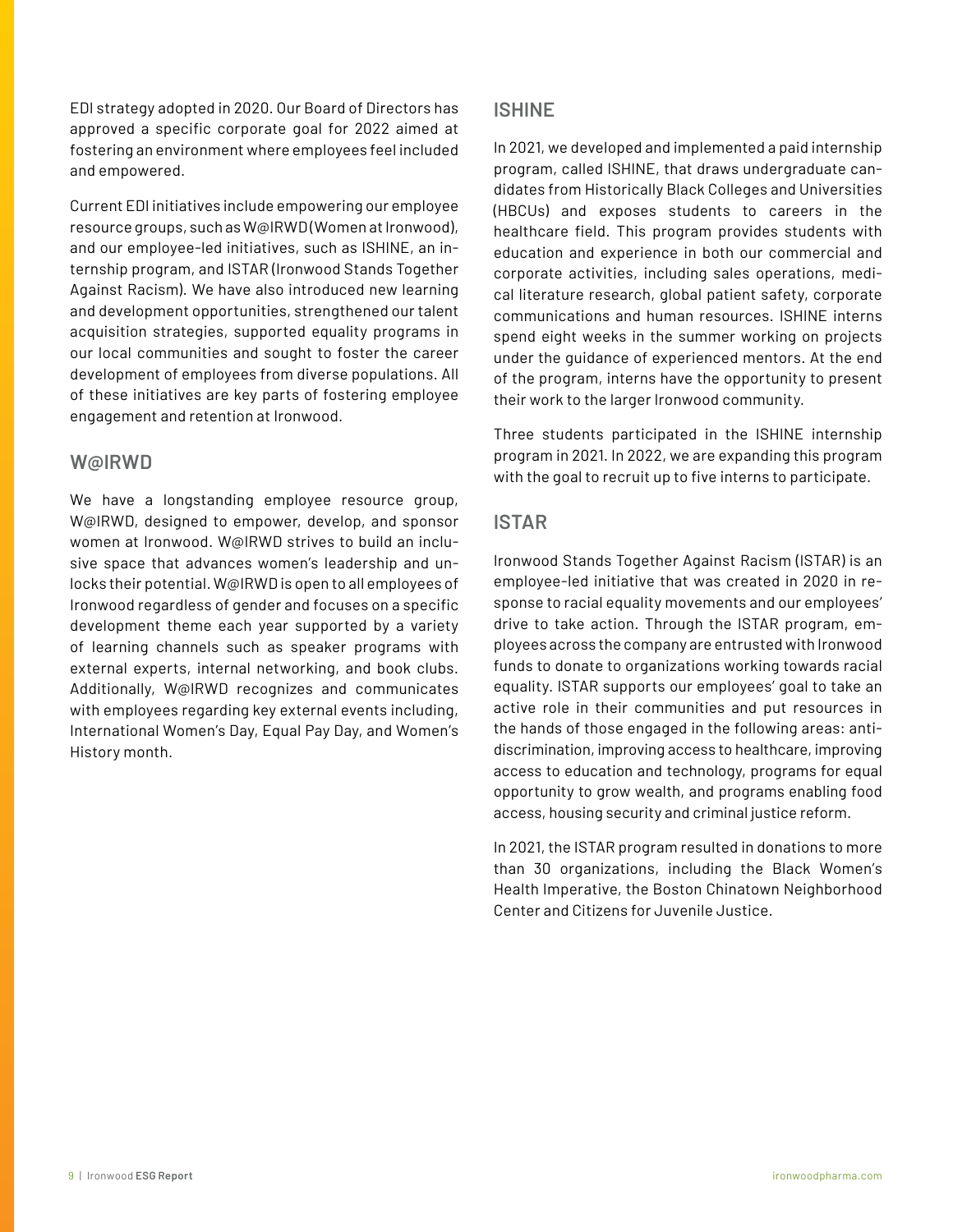## <span id="page-9-0"></span>**Our Commitments to Patients & Responsible Research**

### **LINZESS®**

We discovered, developed and, together with our U.S. collaboration partner, are commercializing LINZESS® (linaclotide), the market leading prescription medicine in the U.S. for treating irritable bowel syndrome with constipation (IBS-C) and chronic idiopathic constipation (CIC), disorders that afflict millions of adults in the U.S. alone. We also have strong relationships with our collaboration partners who are developing and commercializing LINZESS outside the U.S. LINZESS is available to adult men and women suffering from IBS-C or CIC in Mexico, IBS-C or chronic constipation in Japan, and IBS-C in China. Linaclotide is available under the trademarked name CONSTELLA® to adults suffering from IBS-C or CIC in Canada, and to adults suffering from IBS-C in certain European countries.

LINZESS recently attained blockbuster status, and has reached more than 3.5 million unique patients in the U.S. since launch. We work closely with our U.S. collaboration partner to ensure class-leading market access to help appropriate patients continue to access to LINZESS through Medicare and commercial prescription coverage plans.

Even as the COVID-19 pandemic impacted patient care in 2021, LINZESS reached new patients, with a 12% increase in total prescription demand compared to 2020. Ensuring continued patient access during COVID-19 was an especially important goal for us, as survey findings we presented in 2021 highlighted that more than a third of surveyed IBS-C patients indicated their symptoms had worsened during the COVID-19 pandemic. For more information on this study, which was conducted in collaboration with research from the Mayo Clinic, Acumen Health Research Institute, and the International Foundation for Functional Gastrointestinal Disorders, please refer to our [press release](https://investor.ironwoodpharma.com/press-releases/press-release-details/2021/More-Than-a-Third-of-Surveyed-IBS-C-Patients-Reported-That-Their-Symptoms-Worsened-During-COVID-19-According-to-New-Survey-Findings-Presented-by-Ironwood-Pharmaceuticals-at-Digestive-Disease-Week-DDW/default.aspx) dated May 24, 2021.

In addition, we continue to work hard in an effort to expand the reach of LINZESS and address unmet patient need. For example, we and our U.S. collaboration partner have established a nonclinical and clinical post-marketing plan with the U.S. FDA to understand the safety and efficacy of LINZESS in pediatric patients. In August, 2021, the U.S. FDA approved a revised label for LINZESS based on clinical safety data that had been generated thus far in pediatric studies. The updated label modified the boxed warning for risk of serious dehydration and contraindication against use in children to those less than two years of age. The boxed warning and contraindication previously applied to all children less than 18 years of age and less than six years of age, respectively. The safety and effectiveness of LINZESS in patients less than 18 years of age have not been established. Clinical pediatric programs in IBS-C and functional constipation are ongoing.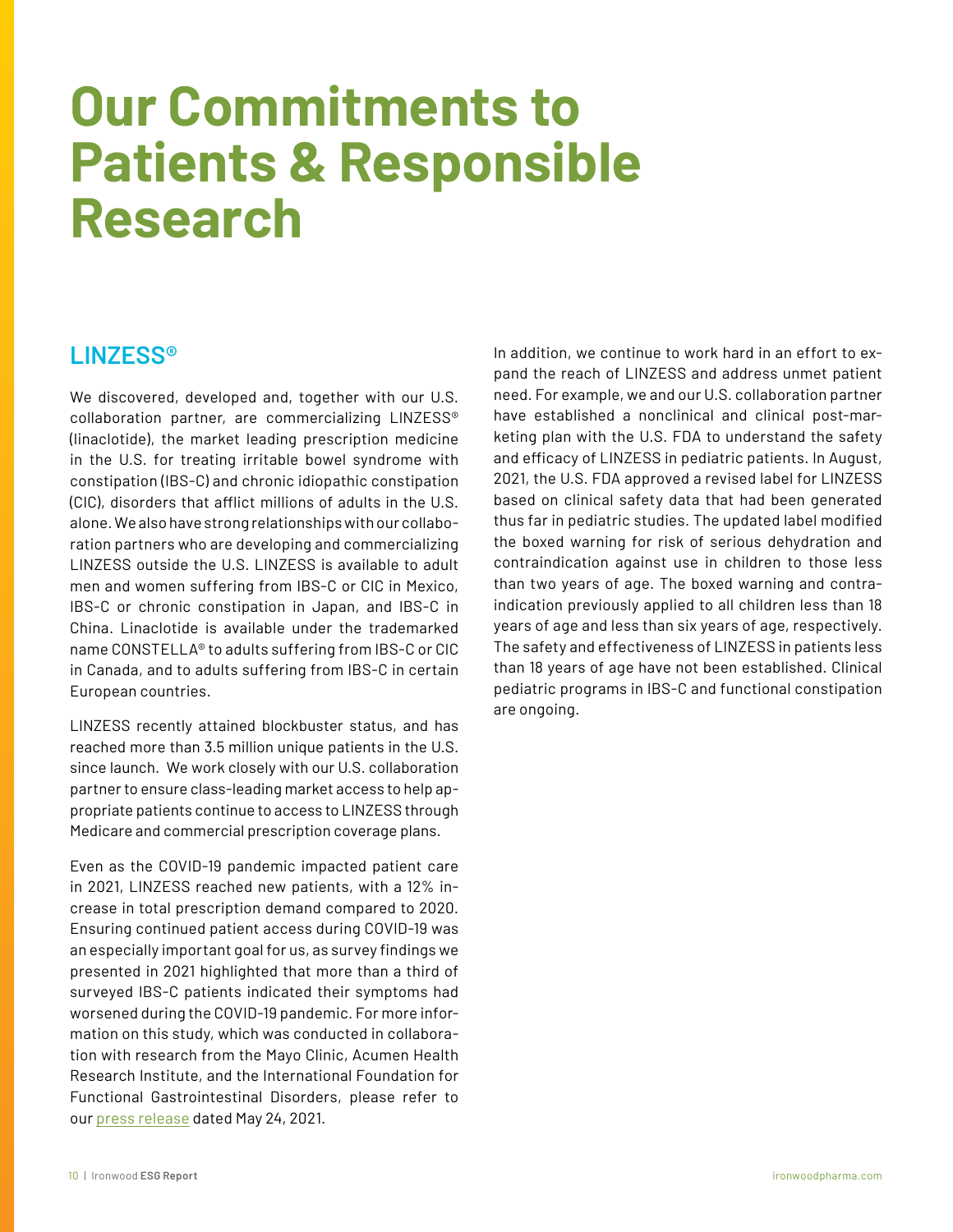## **Our Pipeline**



#### **Strengthening Our Leading GI Portfolio**

#### **CNP-104**

In 2021, we expanded our pipeline by entering into a collaboration and option agreement with COUR Pharmaceuticals which grants us the right to acquire a license for the U.S. rights to CNP-104, a tolerizing immune modifying nanoparticle, that has the potential to transform the treatment of primary biliary cholangitis (PBC) – a rare autoimmune disease targeting the liver that affects an estimated 133,000 people in the U.S. In December 2021, the U.S. FDA granted Fast Track Designation for CNP-104. COUR has initiated a clinical study for CNP-104 to evaluate the safety, tolerability, pharmacodynamic effects and efficacy of CNP-104 in PBC patients, with the preliminary data readout estimated in 2023.

#### **IW-3300**

We are currently advancing our wholly-owned product candidate IW-3300 – a stable and potent GC-C agonist – into clinical development for the potential treatment of visceral pain conditions, such as interstitial cystitis/ bladder pain syndrome (IC/BPS) and endometriosis, that affect millions of patients in the U.S. Currently there are a limited number of treatment options available and high unmet need among patients experiencing these conditions. We initiated a clinical program for IW-3300 in the first quarter of 2022 to evaluate the safety and tolerability of IW-3300 in healthy volunteers.

## **Patient Engagement**

We believe in bringing diverse patient voices to the forefront of what we do, and we are committed to reducing healthcare inequities. In 2021, we sponsored a workshop with the International Foundation for Gastrointestinal Disorders (IFFGD) focused on improving communication

between physicians and patients living with GI disease. We also partnered with the digital platform PatientsLikeMe to bolster support for patient advocacy. Our clinical trials are designed to minimize patient burden and improve access to investigational drugs by all demographics. It takes diverse patient experiences to inform our strategy, and we work hard to amplify those experiences both within Ironwood and in the broader GI community.

## **Responsible Research**

#### **Clinical Research Data Sharing**

We meet industry and scientific standards in our clinical trial publication and data sharing practices and we believe providing access to such data strengthens opportunities for further scientific development and collaboration. All clinical trials results, including the results of terminated trials, when required, are published on [clinicaltrials.gov.](http://clinicaltrials.gov)

To uphold our commitments to patient privacy, we have implemented and maintain a Clinical Research Data Sharing Policy, which requires that individual participant data that underlie the results reported in any publication of any Ironwood clinical study will be shared only after deidentification.

Data will be available from two years and ending four years after publication. Data will be shared with researchers who provide a methodologically sound proposal to achieve the aims outlined in the approved proposal. The study protocol, statistical analysis plan (when applicable), informed consent form (when applicable), and clinical study report (when applicable) will also be shared.

#### **Animal Welfare**

We are committed to the ethical use of animals in medical research. All animal studies are carefully reviewed by an Institutional Animal Care and Use Committee (IACUC) which is charged with ensuring that a proposed study is essential. We comply with the "Three Rs" (Replace, Reduce and Refine), widely accepted ethical principles that are embedded in the conduct of animal-based science.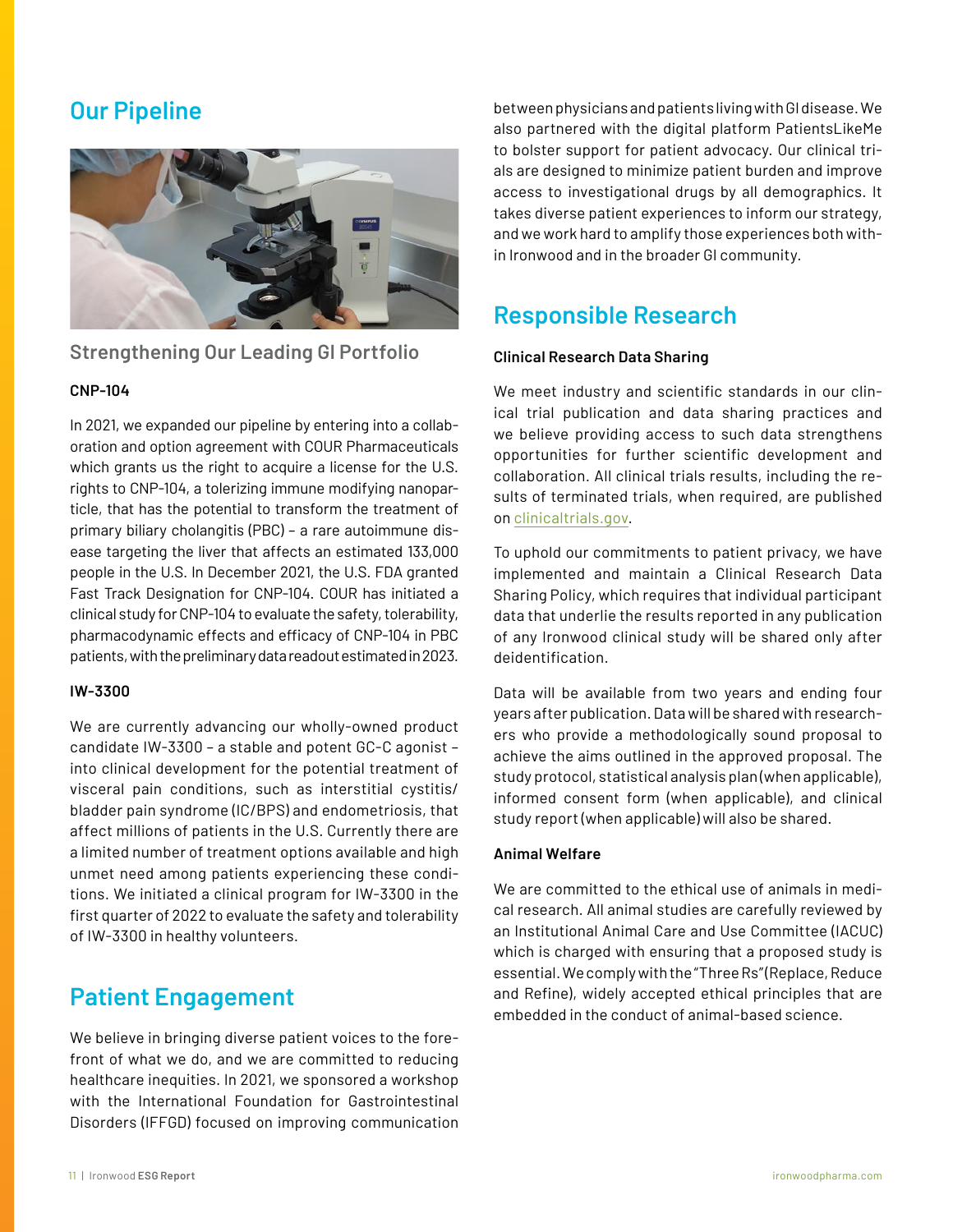## **Product Quality and Safety**

The objective of the Ironwood Pharmaceutical Quality System (PQS) is to achieve product realization, establish and maintain a state of control, and facilitate continual improvement and effective knowledge transfer/management. This objective is enabled by a robust knowledge & Quality Risk Management program and is memorialized in the Ironwood Quality policy.

#### **Quality Policy**

Ironwood maintains a Quality Policy (POL-000002, also known as a Quality Manual) which serves as the foundation of our Pharmaceutical Quality System (PQS). It requires that we meet industry standards, follow Good Manufacturing Practices (GMP), Good Laboratory Practices (GLP), Good Pharmacovigilance Practices (GVP), and Good Clinical Practices (GCP) (all aspects combined are frequently referred to as GXP) wherever appropriate, and achieve and maintain regulatory compliance. Our Quality Policy reinforces that quality is the responsibility of every Ironwood employee and internal contractor and assigns ultimate accountability to our CEO.

#### **Quality Management System**

Ironwood has implemented a comprehensive electronic Quality Management System (eQMS) which facilitates the execution and documentation of all aspects of GxP activities that are required by regulations. The QMS is independently evaluated and meets global industry standards and regulatory requirements.

#### **Elements of the Ironwood Pharmaceutical Quality System**

#### **Executive Management responsibility**

Our Audit Committee, through its quarterly compliance updates, and our Board of Directors have ultimate accountability for Quality issues.

#### **Quality Management responsibility**

Our Chief Operating Officer, who reports directly to the CEO, has accountability to maintain the performance of the PQS. The PQS is supported by a senior level management representative (Head of Quality) who has

independent oversight and responsibility for all Quality matters. The Head of Quality is responsible for reporting to Executive Management on any Quality events that have the potential to impact product quality and safety. The Head of Quality is supported by a Quality Leadership Team, who are all responsible for:

- Ensuring that processes needed for the PQS are established, implemented, and maintained.
- Reviewing the suitability, adequacy, and effectiveness of the PQS with the Head of Quality through Quality Management Reviews conducted at defined intervals (e.g., quarterly). This review includes assessing opportunities for improvement and the need for changes to the PQS, including the quality policy and quality objectives.
- Ensuring the promotion of awareness, training, and remediation of regulatory requirements throughout the organization.

#### **Employee Responsibility**

Ironwood's GxP employees (including internal GxP contractors), individually and collectively, are responsible for operating within the guidelines of the PQS in all relevant parts of the organization.

#### **Self-Inspections (Internal Audits)**

Periodic, risk-based internal audits are carried out to ensure that our procedures are current and suitable for their intended use, and the internal policies and procedures are being executed as written. Audit results and any corrective actions (CAPA) are communicated to functional area management and the Head of Quality.

#### **Personnel and Training**

Ironwood hires personnel who are qualified by training, education, and experience to perform their duties. The GxP Training program ensures that basic training requirements are established for all GxP employees and are intended to ensure that GxP employees are properly trained and capable of performing all required job duties in compliance with applicable laws, rules, regulations, Ironwood policies and procedures, and industry best practices.

#### **Quality Risk Management (QRM)**

Ironwood's QRM program includes risk assessments and mitigation elements of all GxP activities, including those risks to computerized systems.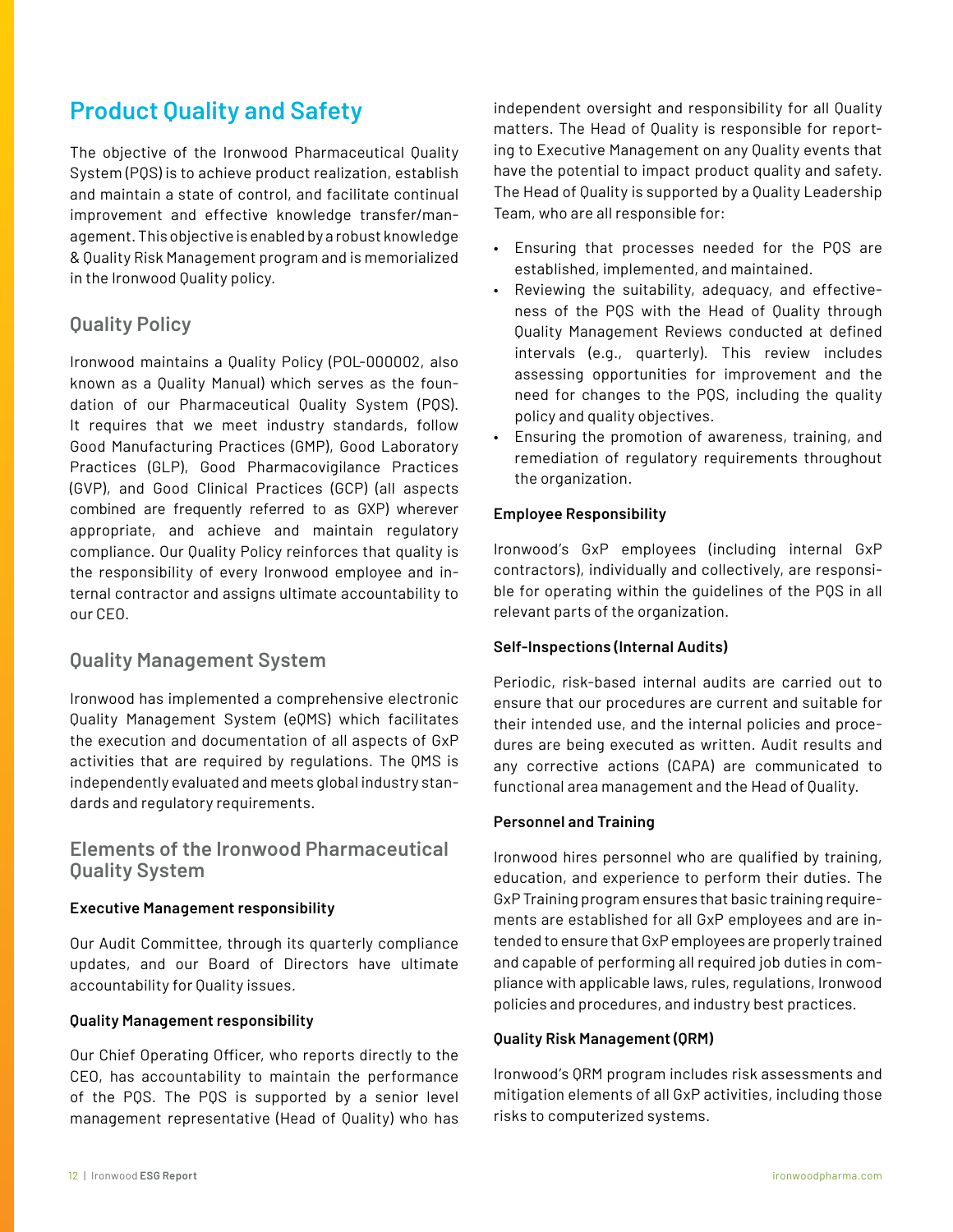#### **GxP Vendor Oversight and Management**

Ironwood cross-functional technical teams assess the technical capabilities, and Quality qualifies each GxP vendor. Ironwood Quality conducts routine audits to verify compliance, quality, and adequate vendor oversight by Ironwood functional areas.

#### **Production and Process Controls and Monitoring**

Although Ironwood does not directly perform GMP manufacturing and testing on site, several procedures have been established within the Ironwood PQS to:

- 1. Outline the processes for ensuring GMP activities carried out at Ironwood GMP Vendors meet regulatory requirements, industry best practices and internal Ironwood standards, and,
- 2. Detail the GMP requirements of an Investigational New Drug (IND) sponsor or Marketing Application Holder (MAH) and describe how these requirements are met.

For outsourced GMP activities, Quality Agreements are established to ensure patient safety, product quality, continuous drug supply and data integrity, primarily through Vendor and manufacturing oversight. Ironwood Quality retains responsibility for disposition of finished drug products unless this responsibility has been delegated to a vendor in a Quality Agreement.

#### **Quality Events Management**

Ironwood monitors and/or maintains processes for identification and management of deviations, change management, out-of-specification and out-of-trend results, and investigations.

#### **Corrective and Preventive Action**

Inputs from process performance and product quality monitoring, deviations, product rejections, investigational product complaints, internal and external audits, and regulatory inspections are evaluated for level of risk, and are assessed and trended to determine the necessity of corrective and/or preventive actions. The CAPA approach is intended not only to correct or prevent recurrence or occurrence of an issue, but also to result in improvements in Ironwood product, processes, and Quality systems.

#### **Commercialization**

#### **Commercial Labeling, Marketing, Promotions and Advertising**

A process is defined for commercial product labeling development, review, and approval. Quality Operations is responsible for approving product labeling and oversight of the development, review, and approval process. Responsibility for compliance oversight of marketing, promotions and advertising lies with the Corporate Compliance function, including establishing and documenting procedures for marketing activities which comply with applicable law, regional requirements, and training qualified personnel on those procedures.

#### **Commercial Drug Distribution and Returns**

Ironwood applies the same quality principles to drug distribution and returns as it does to other manufacturing activities. The key quality activities include Third Party Logistics (3PL) provider qualification, and subsequent ongoing oversight. Drug distribution processes, policies and procedures are established that are designed to meet applicable laws, rules, regulations and product pedigree requirements for product returns and reporting.

#### **Product Process Quality Monitoring**

Critical, key and selected non-critical process parameters, material attributes, critical in-process controls, and critical quality attributes are continuously monitored, trended, and analyzed during commercial manufacture to assure product quality and that the process remains in a state of control. Process performance and product quality monitoring information is captured in product reviews that are generated on a routine basis.

#### **Product Quality Complaint, Field Alert and Recall**

Product Complaint, Field Alert and Recall processes are established to ensure product quality and patient safety during marketing of commercial products. In instances when a Field Alert (FAR) or Product Recall action is required for a distributed, commercial product(s) for which Ironwood holds the regulatory responsibility (i.e., Marketing Authorization Holder) Quality is responsible for initiating Ironwood's process and monitoring progress, ensuring that all planned actions have been completed and communicated to applicable health authorities in a timely manner.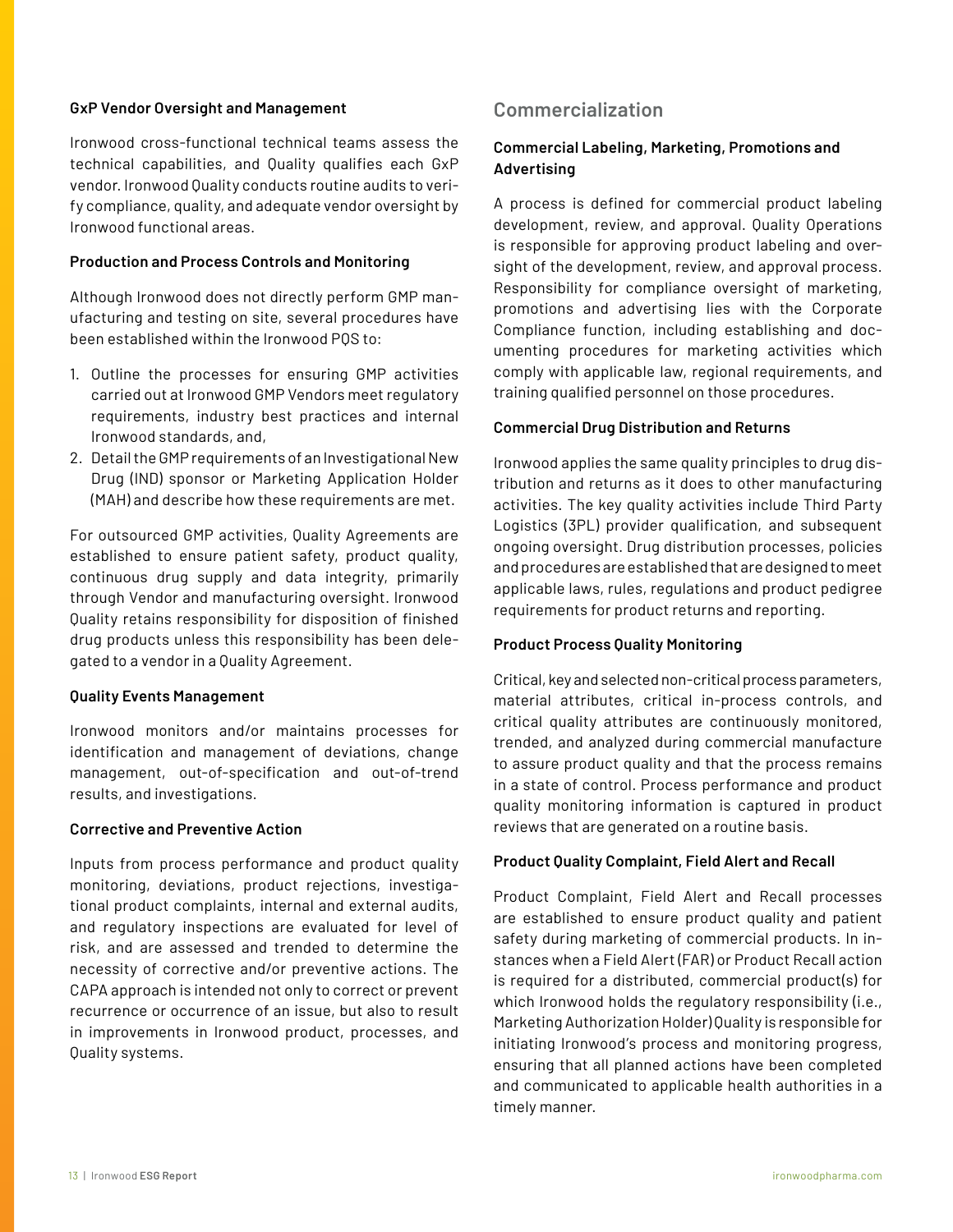## <span id="page-13-0"></span>**Our Strong Oversight**

## **Cybersecurity**



Ironwood implements a multilayered cybersecurity program designed to maintain the confidentiality and integrity of our data and systems and to protect our users from potential breaches. The program is overseen at multiple levels within our organization, including by our Audit Committee and Board of Directors. The program is reviewed annually by our Audit Committee with updates to our Board.

Our risk management procedures adopt Cybersecurity Security Framework controls (CSF) recommended by the National Institute of Standards and Technology (NIST). This framework is broadly accepted by private industry as a reliable source of security guidance, guidelines and practices and allows us to tailor our cybersecurity strategy to the specific needs of our business.

We employ a continuous process improvement approach to manage our cybersecurity risk. We perform annual penetration tests and monthly vulnerability scans, employ multifactor authentication where feasible, and we have deployed antimalware prevention in our enterprise systems. Since 2018, Ironwood has engaged an independent third-party auditor to review our approach to cybersecurity and to deliver strategic, enterprise-wide industry assessments and benchmarks of our systems. We perform these reviews biannually and implement mitigation measures on an ongoing basis.

All employees are required to take monthly, quarterly and annual cybersecurity training and participate in quarterly Phishing test campaigns. In addition, we have a comprehensive business continuity plan in place designed to ensure restored access to critical systems in the event of a disruption to our infrastructure.

## **Ethics and Compliance**

At Ironwood, compliance starts with, and is the responsibility and continuing obligation of, each Ironwood employee, officer, director, contractor or other third parties acting on behalf of Ironwood (Ironwood Representatives). We rely upon and expect that Ironwood Representatives will conduct themselves in compliance with Ironwood policies, and applicable laws, rules and regulations.

#### **Comprehensive Compliance Plan**

In an effort to ensure that Ironwood Representatives remain abreast of and informed about these policies, and the laws, rules and regulations that impact and govern our business, Ironwood has developed a [Comprehensive](https://s2.q4cdn.com/924599680/files/doc_downloads/governance_documents/2021/Ironwood-Comprehensive-Compliance-Plan-(002).pdf) [Compliance Plan](https://s2.q4cdn.com/924599680/files/doc_downloads/governance_documents/2021/Ironwood-Comprehensive-Compliance-Plan-(002).pdf) (the Compliance Plan).

In addition to providing training and education, the Compliance Plan is designed to monitor, detect, correct, and as necessary take disciplinary action, in respect of activities or practices that do not comply with the law or Ironwood policies and expectations. The ultimate goal of the Compliance Plan is to ensure that Ironwood Representatives have the knowledge and resources necessary to comply with these policies, laws, rules and regulations. In developing the Compliance Plan, reference was made to and reliance placed upon the Compliance Program Guidance for Pharmaceutical Manufacturers issued in April 2003, as amended to date, by the Office of Inspector General of the Department of Health and Human Services (Compliance Program Guidance), the Pharmaceutical Research and Manufacturers of America (PhRMA) Code on Interactions with Healthcare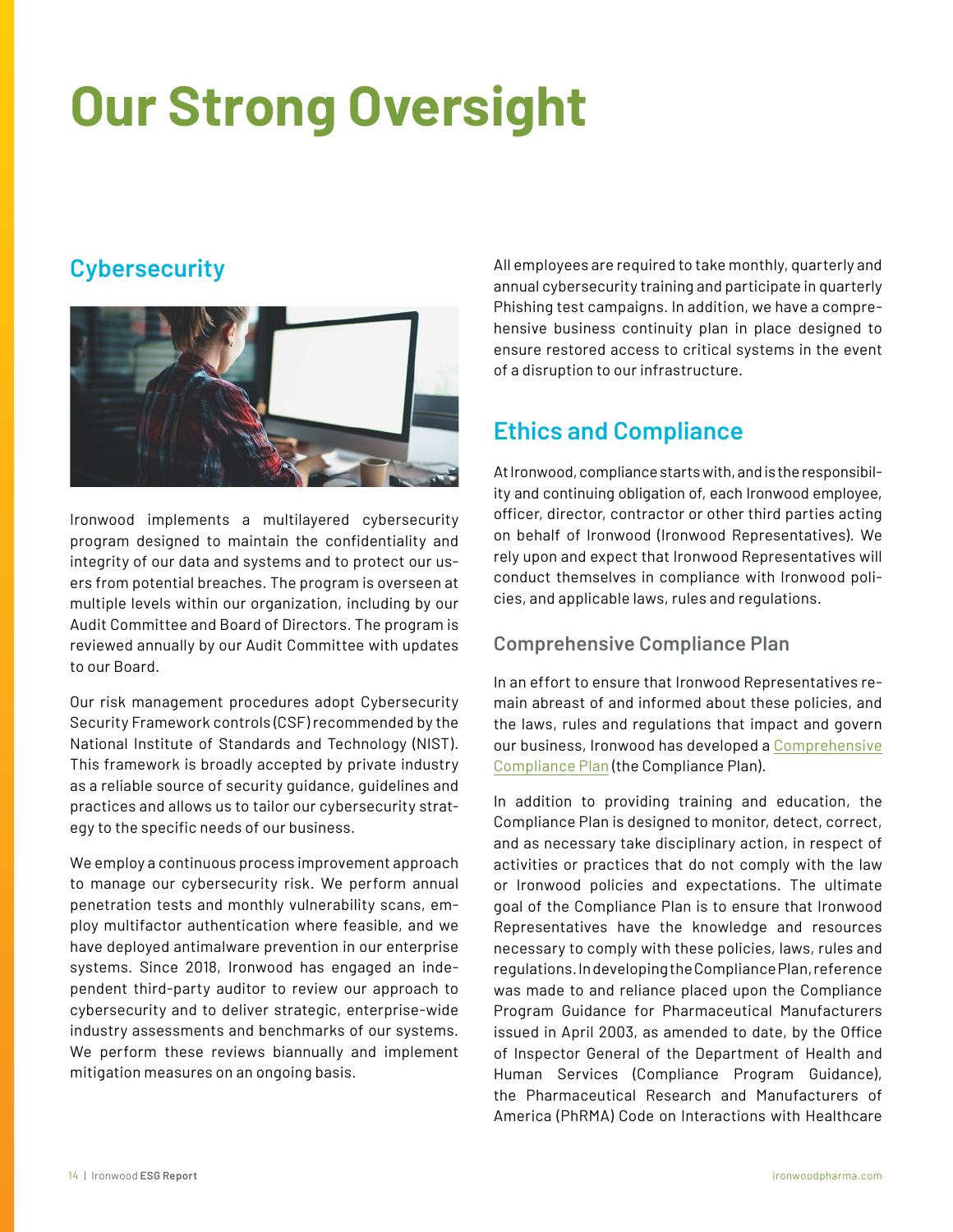Professionals, effective as of July 1, 2002, as amended to date (the PhRMA Code), the Prescription Drug Marketing Act, relevant guidelines of the American Medical Association, the guidelines of the Accreditation Council for Continuing Medical Education (ACCME), and other guidance issued by the US Food and Drug Administration and other government agencies. A current copy of our Comprehensive Compliance Plan is available on the Corporate Governance page of the Investors section of our website.

#### **Ironwood Code of Conduct and other Policies and Procedures**

Ironwood has adopted a written [Code of Business](https://s2.q4cdn.com/924599680/files/doc_downloads/governance_documents/IPI-BCP-022-Code-of-Business-Conduct-and-Ethics-(6.2.2021)-External-Website-Version.pdf)  [Conduct and Ethics](https://s2.q4cdn.com/924599680/files/doc_downloads/governance_documents/IPI-BCP-022-Code-of-Business-Conduct-and-Ethics-(6.2.2021)-External-Website-Version.pdf) that provides a general statement of the expectations of Ironwood regarding the ethical standards by which Ironwood Representatives are to adhere when acting on behalf of Ironwood. Although not a member of PhRMA, Ironwood supports and has implemented written policies and procedures that are consistent with the requirements of the PhRMA Code. A current copy of our Code of Business Conduct and Ethics is available on the Corporate Governance page of the Investors section of our website.

In addition, Ironwood has implemented various written policies and procedures designed to ensure compliance with applicable legal and regulatory requirements governing the advertising and promotion of pharmaceutical products as set forth in, without limitation, the Federal Food, Drug and Cosmetic Act, the False Claims Act, the Federal Anti-Kickback Statute, Compliance Program Guidance, the American Medical Association's Code of Professional Ethics Opinion 8.061 on Gifts to Physicians from Industry, Section 6002 of the Patient Protection and Affordable Care Act, commonly known as the Physician Payment Sunshine Act, and federal and state privacy laws, as well as other and applicable state laws. Ironwood Representatives are expected to comply with the Ironwood Code of Business Conduct and Ethics, the PhRMA Code, and any and all compliance policies and procedures applicable to their function at, and activities performed on behalf of, Ironwood.

#### **Compliance Officer and Compliance Committee**

Ironwood has appointed a Head of Compliance to serve as a focal point for compliance activities and has established a Compliance Committee that is chaired by the Head of Compliance. In addition to the Head of Compliance, other standing members of the Compliance Committee include the Ironwood CEO, Chief Operating Officer, Chief Legal Officer, Chief Financial Officer, and Chief Medical Officer.

#### **Compliance Training and Education**

Ironwood is committed to developing and providing Ironwood Representatives with effective compliance training. This training includes both new hire training as well as mandatory annual training on the Ironwood Code of Business Conduct and Ethics, as well as other company policies and procedures governing the conduct of Ironwood Representatives, and applicable state and federal laws, rules and regulations as is relevant for the particular job function.

#### **Monitoring and Auditing**

To assess the efficacy of Ironwood's training and education program, as well as to confirm that Ironwood Representatives are acting in the expected compliant manner, Ironwood will periodically perform monitoring and auditing activities designed to evaluate compliance with company policies and applicable laws. The nature, frequency and extent of these reviews may vary according to factors such as internal risk assessments, regulatory requirements and developments, and changes in Ironwood's business practices. The Compliance Committee annually reviews and approves the monitoring and auditing plan.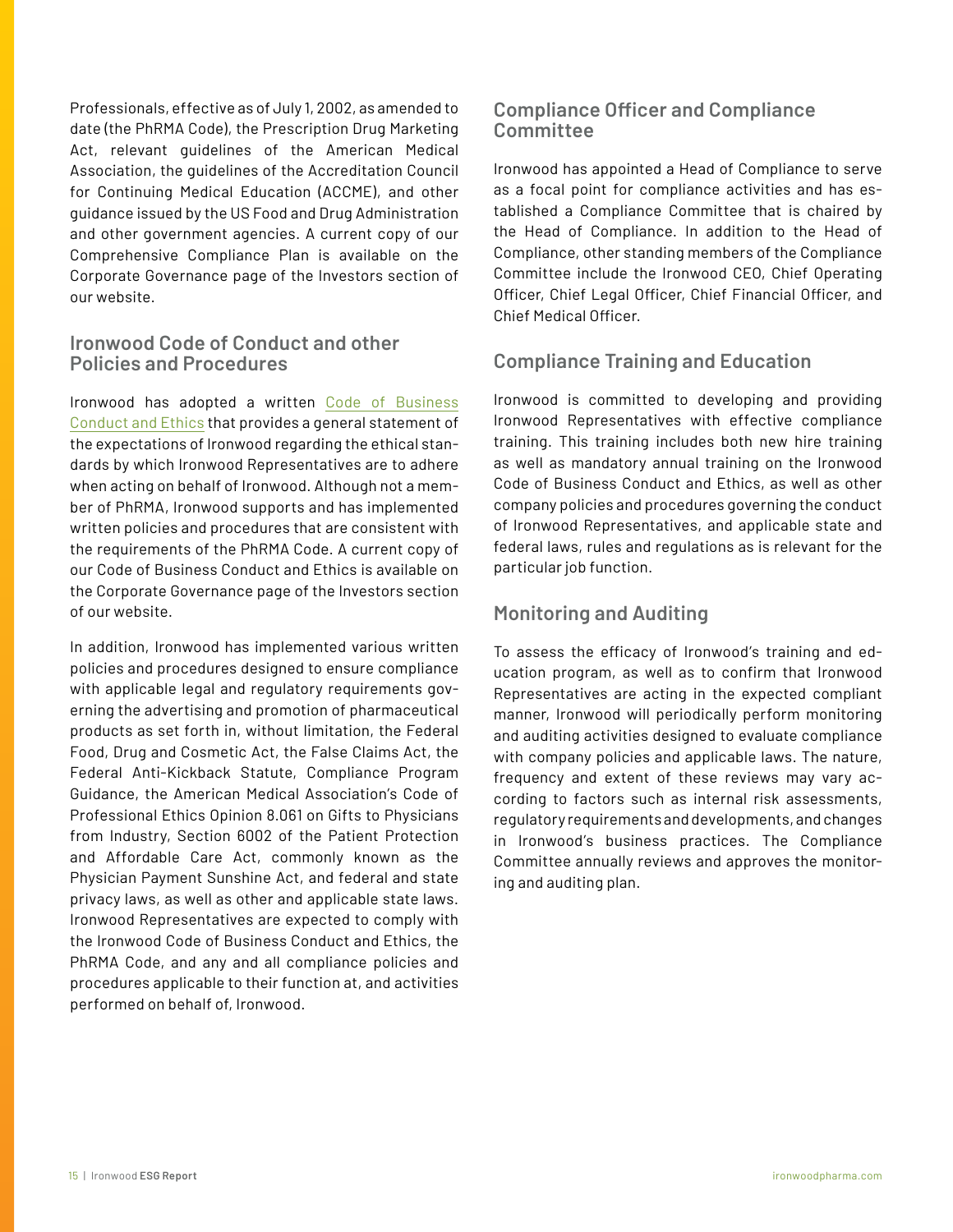#### **Employee Communications**

Ironwood has developed and implemented a written Policy on Reporting Suspected Law and Company Policy Violations in an effort to promote the prevention, detection, reporting and correction of unlawful or improper conduct. Under this Policy, Ironwood Representatives are obligated to report any actual or suspected violation of law, regulation or company policy involving any Ironwood Representative to their managers, or to the Compliance, Legal or Talent, Team and Culture Departments. In addition, Ironwood Representatives are free to report concerns anonymously 24 hours a day, 7 days per week through the Ironwood Compliance Hotline. No retaliation will be taken against any Ironwood Representative for a good faith report of what they honestly believe to be an actual or suspected violation.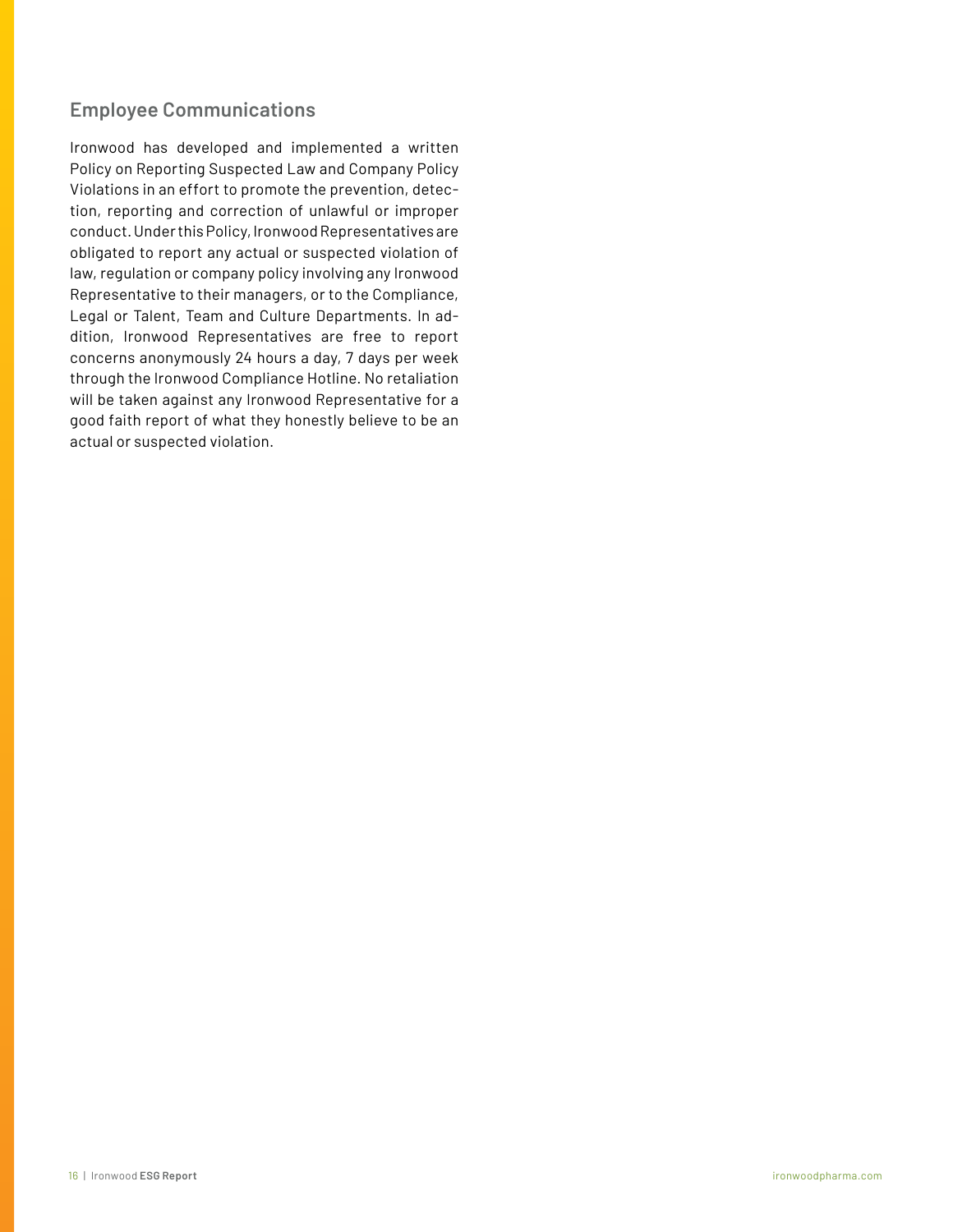## <span id="page-16-0"></span>**Environmental Stewardship**



Our impact on the environment matters to us and to our stakeholders. We continuously seek ways to use resources efficiently and to reduce our overall environmental footprint. For example, when we selected our new headquarters facility in 2019, we prioritized proximity to public transportation to enable the opportunity for employees to utilize alternative modes of commuting. We also furnished our headquarters facility with furniture that contains an estimated 52% recycled materials and meets BIFMA's LEVEL sustainability certification standards. As per our commitment to reduce resource consumption by practicing efficient use of energy, we have invested in various resource efficient technologies at our facilities, including:

- High efficiency LED light fixtures
- Automated lighting system, lowering energy consumption
- Elimination of hazardous chemical storage at our headquarters facility
- Automated water dispensing systems in all restrooms, lowering water consumption / processing
- Automated HVAC schedule allowing occupied and unoccupied modes, lowering power consumptions.

As part of our ongoing efforts to reduce all types of waste, we have implemented the following initiatives:

- Plastics Recycling
- Compost Recycling
- Paper Recycling
- 90% On-site Paper Elimination
- Compostable Paper and Utensil products

Through initiatives such as these, we demonstrate Ironwood's strong belief in environmental sustainability and our organization's drive to lessen the impacts of climate change.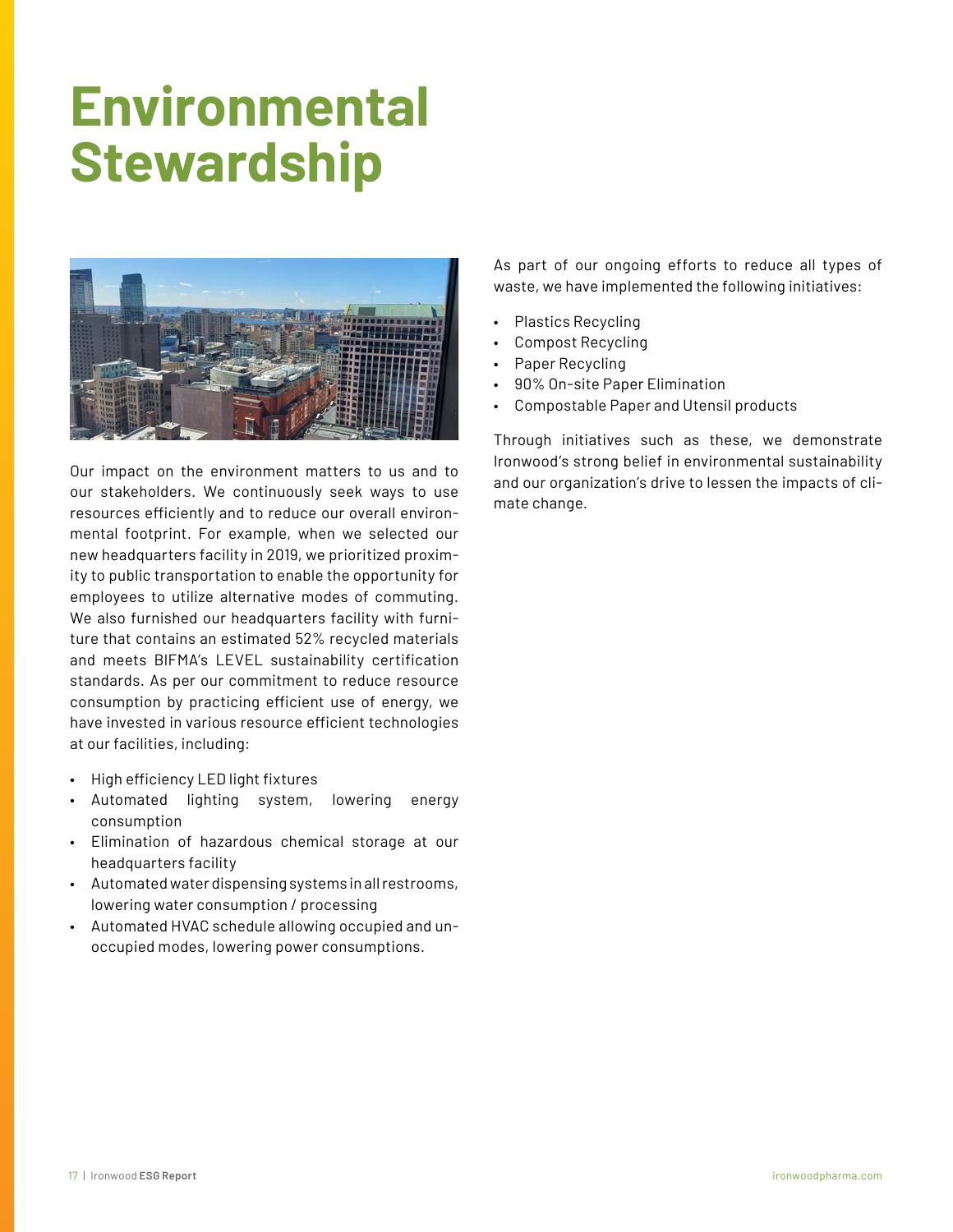## <span id="page-17-0"></span>**About This Report**

This report, published in April 2022, covers data and activities undertaken from January 1, 2021 through December 31, 2021, and in certain instances, activities undertaken and events that have transpired to date in 2022 or prior to 2021. All presentations of data denote the time period covered.

The disclosures in this report were informed by the recommendations of the Sustainability Accounting Standards Board (SASB) biotechnology and pharmaceuticals standard. Relevant topics addressed include clinical trial safety, product safety, business ethics, and employee recruitment, development, and retention.

The inclusion of information and data in this report is not an indication that such information or data, or the subject matter of such information or data, is material to Ironwood for purposes of applicable securities laws or otherwise. The principles used to determine whether to include information or data in this report do not correspond to the principles of materiality or disclosure contained in U.S. securities laws used to determine whether disclosures are required to be made in filings with the U.S. Securities and Exchange Commission (SEC), or principles applicable to the inclusion of information in financial statements. The data contained herein are not based on generally accepted accounting principles and are not independently audited. Statements contained in this report regarding our corporate responsibility and ESG goals and future plans are aspirational and not guarantees or promises that such goals will be met or future plans achieved.